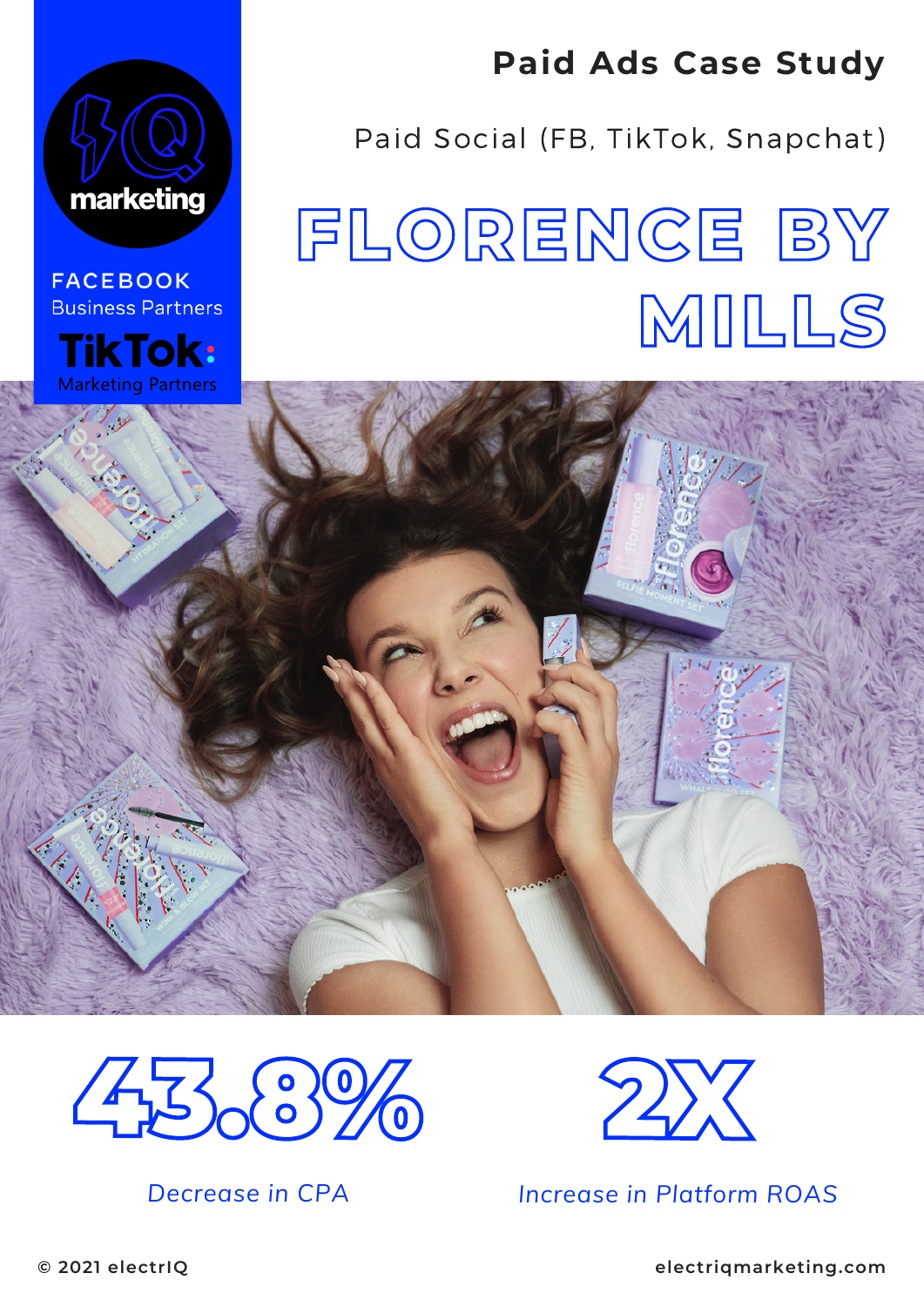### **OUR PERFORMANCE** THE PROJECT

### **FLORENCE BY MILLS**

Florence by Mills approached electrIQ marketing looking for new ways to connect with their Gen-Z consumers, while solving for the fact that the actual person transacting on their website more often that not is not the end user of the product - it's a parent or family member buying for a younger child.

### **GROWTH STRATEGY**

We began with an audit of their Google and Facebook Ads accounts, specifically honing in on low-hanging fruit optimizations. After implementing, we focused on new platforms we could diversify our audience and spend with, launching campaigns across TikTok and Snapchat to reach our younger demographic.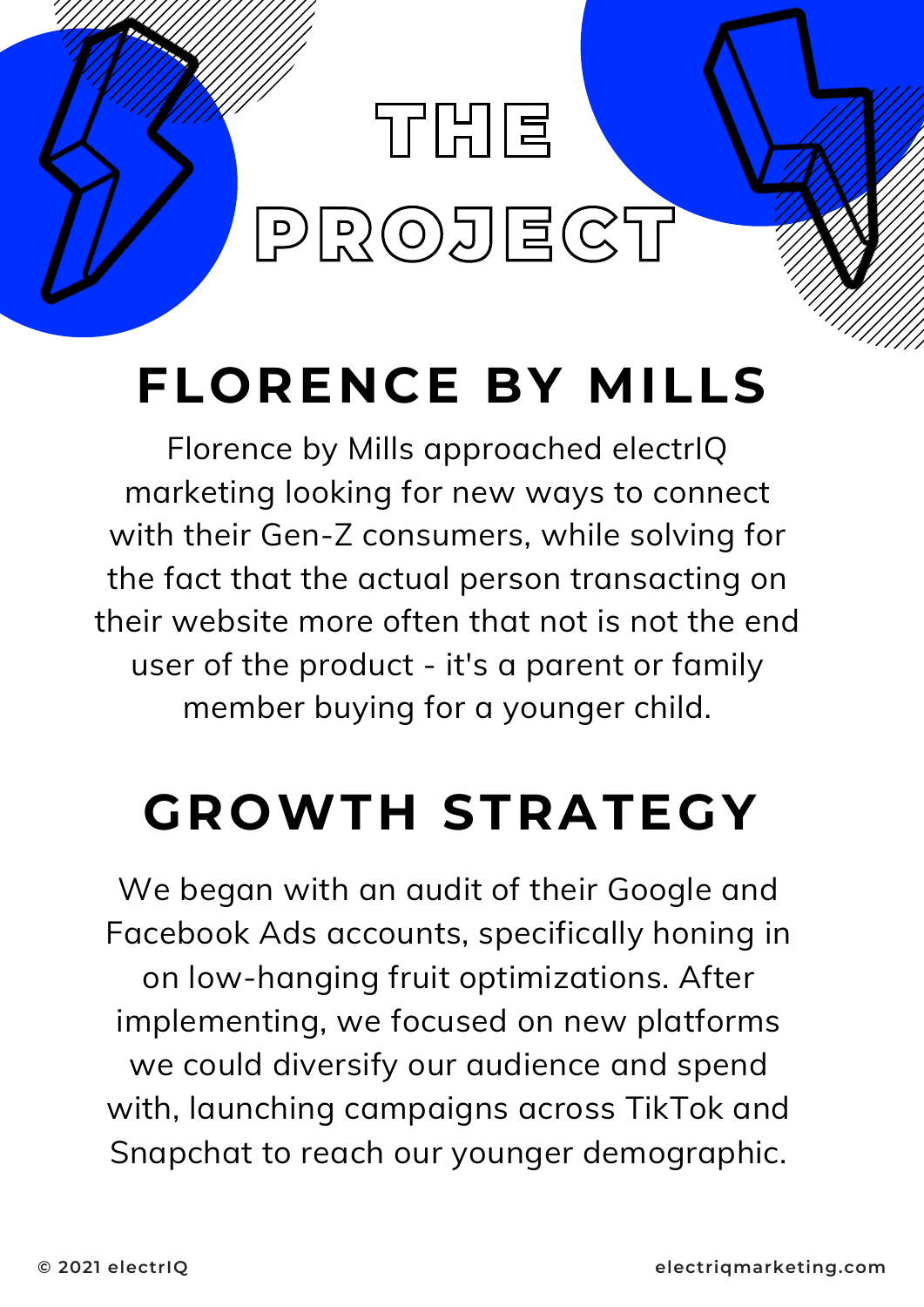## STRATEGY

#### *Landing Page Development & Funnel Optimization*

Florence's most popular product to date was the skincare besties set. Until we took over the account, all paid traffic had been sent to the website homepage or a product page, with no testing of alternative funnels or landing pages. We doubled down on the popularity of the skincare besties set and built a landing page on Webflow, creating an interactive experience optimized for page load time and conversion.

#### **View the [Landing](https://try.florencebymills.com/) Page Here**

#### *Post-Purchase Survey Insights with Enquire Labs*

With iOS 14 updates making on-platform attribution and reporting inaccurate, we implemented a post-purchase survey with Enquire Labs that allowed us to hone in on where our customers were finding us, and ultimately led to us doubling down on TikTok ads despite subpar on-platform ROAS and conversion metrics.

We also discovered that over half of purchases on the site were older adults buying for kids without credit cards, prompting us to develop and implement "Share a Cart" functionality. This allowed shoppers to create their shopping cart, then send the purchaser (usually the parent) a link to their full cart via email or text.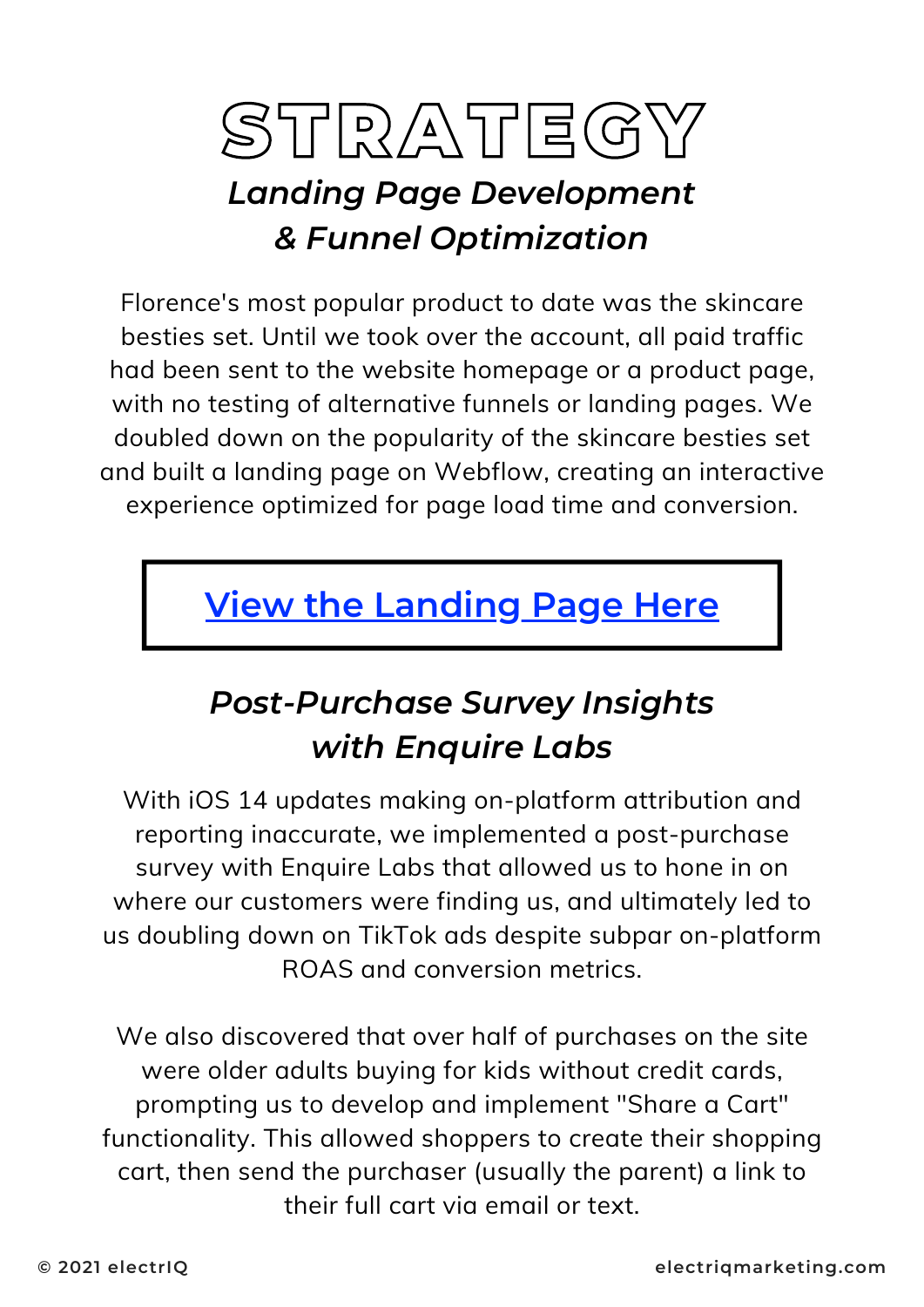



#### *decrease in CPA*



#### *Increase in Platform ROAS*

**View our Creative [Examples](https://drive.google.com/file/d/16xMqscAXVl7A7m_ygc2fyLYPoJkv3vgS/view?usp=sharing)**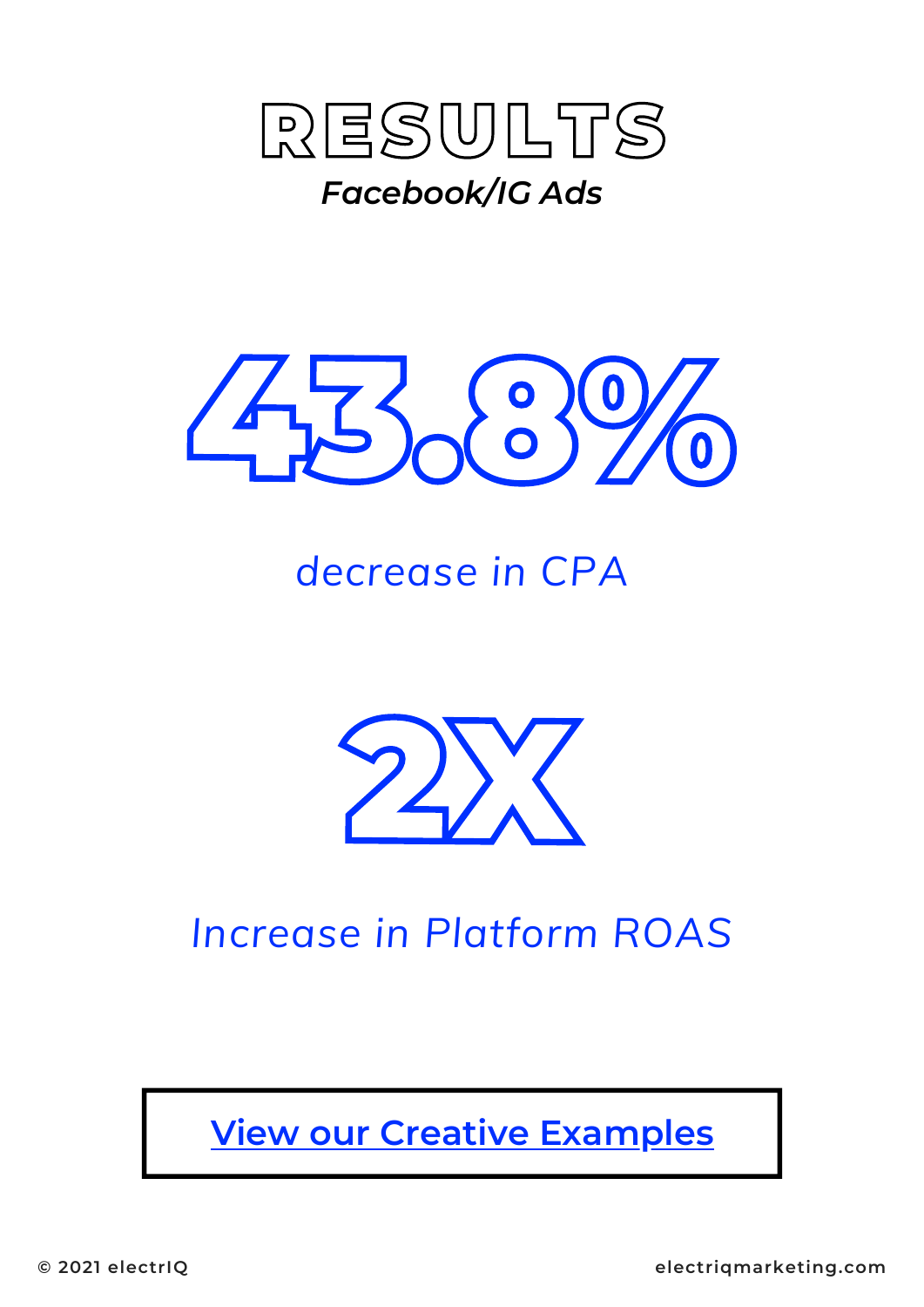





*Of Website Purchases Came from TikTok*

**© 2021 electrIQ [electriqmarketing.com](http://electriqmarketing.com/)**